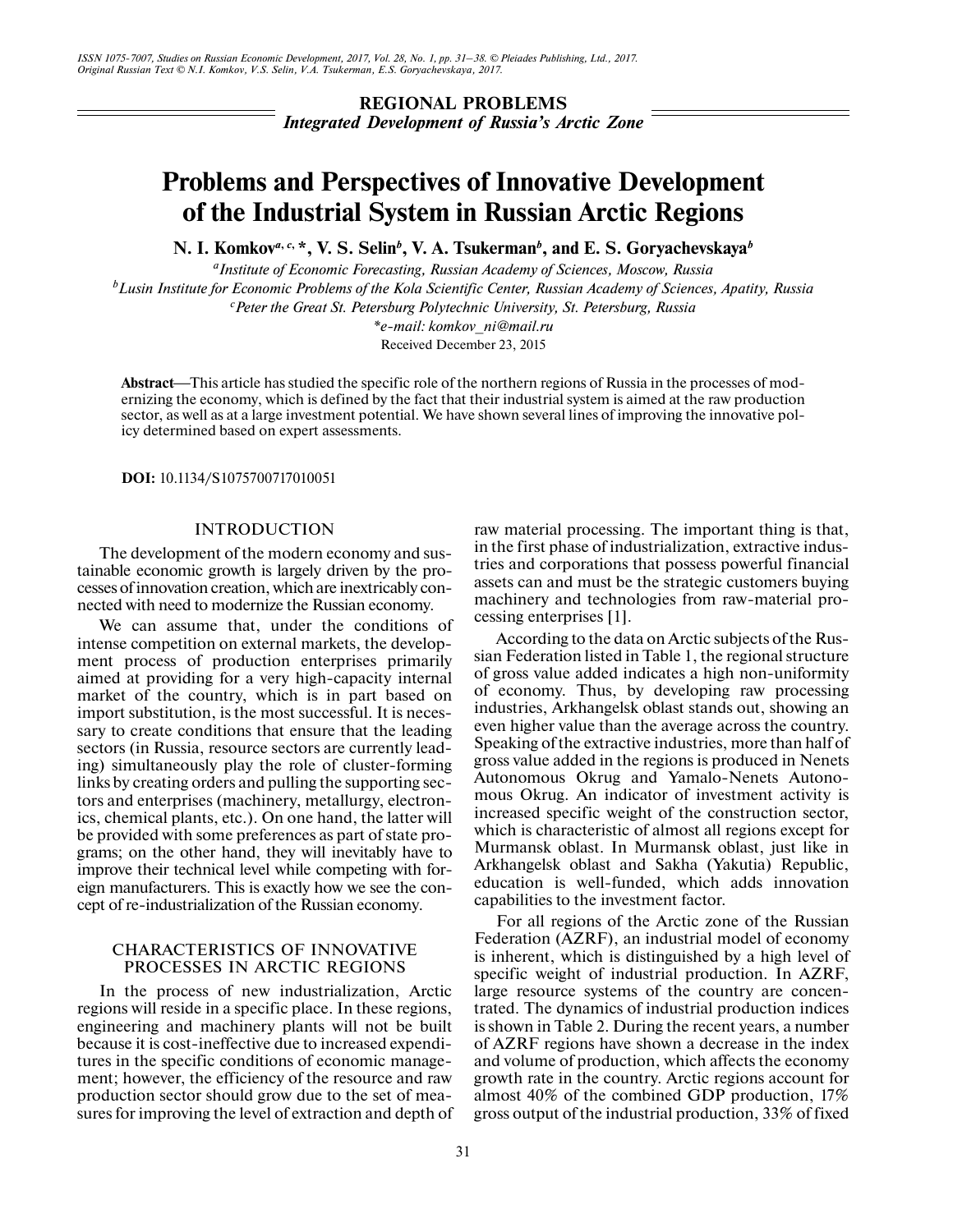| Gross value added by types of economic activities in Arctic regions of the Russian Federation in 2013 (in current prices, as percentage of total)<br>Table 1. |                       |                 |                       |                               |                                      |                             |                                 |
|---------------------------------------------------------------------------------------------------------------------------------------------------------------|-----------------------|-----------------|-----------------------|-------------------------------|--------------------------------------|-----------------------------|---------------------------------|
| Type of economic activity                                                                                                                                     | Federation<br>Russian | Murmansk oblast | Arkhangelsk<br>oblast | Autonomous<br>Nenets<br>Okrug | Yamalo-Nenets<br>Autonomous<br>Okrug | Sakha (Yakutia)<br>Republic | Autonomous<br>Chukotka<br>Okrug |
| Agriculture, hunting, and forestry                                                                                                                            | 4.2                   | 0.7             | 4.3                   | $0.\overline{3}$              | 0.2                                  | 2.3                         | $\ddot{1.5}$                    |
| Fishing, fish farming                                                                                                                                         | 0.2                   | 7.4             | 1.6                   | 0.6                           | $\circ$                              | $\circ$                     | $\overline{14}$                 |
| Mining                                                                                                                                                        | 11.2                  | 16.5            | 1.7                   | 71.0                          | 52.0                                 | 42.9                        | 35.2                            |
| Manufacturing                                                                                                                                                 | 17.3                  | 13.3            | 19.3                  | $0.\overline{3}$              | 12                                   | 2.0                         | 0.2                             |
| Production and distribution of elec-<br>tric power, gas, and water                                                                                            | 3.8                   | 6.0             | 3.8                   | 0.7                           | 2.0                                  | 3.8                         | 11.5                            |
| Construction                                                                                                                                                  | $\overline{71}$       | 4.8             | 8.7                   | 8.7                           | 8.5                                  | $10.0$                      | $\Xi$                           |
| Wholesale and retail trade; repair of<br>vehicles, motorcycles, household<br>goods, and personal items                                                        | 18.2                  | 9.6             | 11.7                  | 5.7                           | 11.9                                 | 7.0                         | $10.0\,$                        |
| Hotels and restaurants                                                                                                                                        | $\overline{1.0}$      | 1.3             | $\Box$                | 0.3                           | 0.6                                  | 0.6                         | 12                              |
| Transport and communications                                                                                                                                  | 10.4                  | 8.6             | 17.5                  | 5.6                           | 9.5                                  | $10.6\,$                    | 4.8                             |
| Financial activity                                                                                                                                            | 0.6                   | 0.2             | 0.3                   | $\circ$                       | $\circ$                              | $0.\overline{3}$            | $\circ$                         |
| Real estate operations, lease and<br>services                                                                                                                 | 11.9                  | 8.3             | 7.5                   | 2.5                           | 8.1                                  | 4.4                         | $\Xi$                           |
| State management and military<br>security; social security                                                                                                    | 5.6                   | 10.5            | $10.0$                | 2.0                           | 2.3                                  | 6.4                         | 11.4                            |
| Education                                                                                                                                                     | 3.1                   | 3.9             | 4.3                   | 0.9                           | 1.3                                  | 4.4                         | 4.2                             |
| Healthcare and social services                                                                                                                                | 4.0                   | 7.5             | 6.8                   | $\Box$                        | 1.8                                  | 4.0                         | 5.3                             |
| Municipal, social, and personal ser-<br>vices                                                                                                                 | 1.4                   | 1.4             | 1.4                   | 0.3                           | 0.6                                  | 1.3                         | $\Box$                          |
| Source: [3].                                                                                                                                                  |                       |                 |                       |                               |                                      |                             |                                 |

32

KOMKOV et al.

STUDIES ON RUSSIAN ECONOMIC DEVELOPMENT Vol. 28 No. 1 2017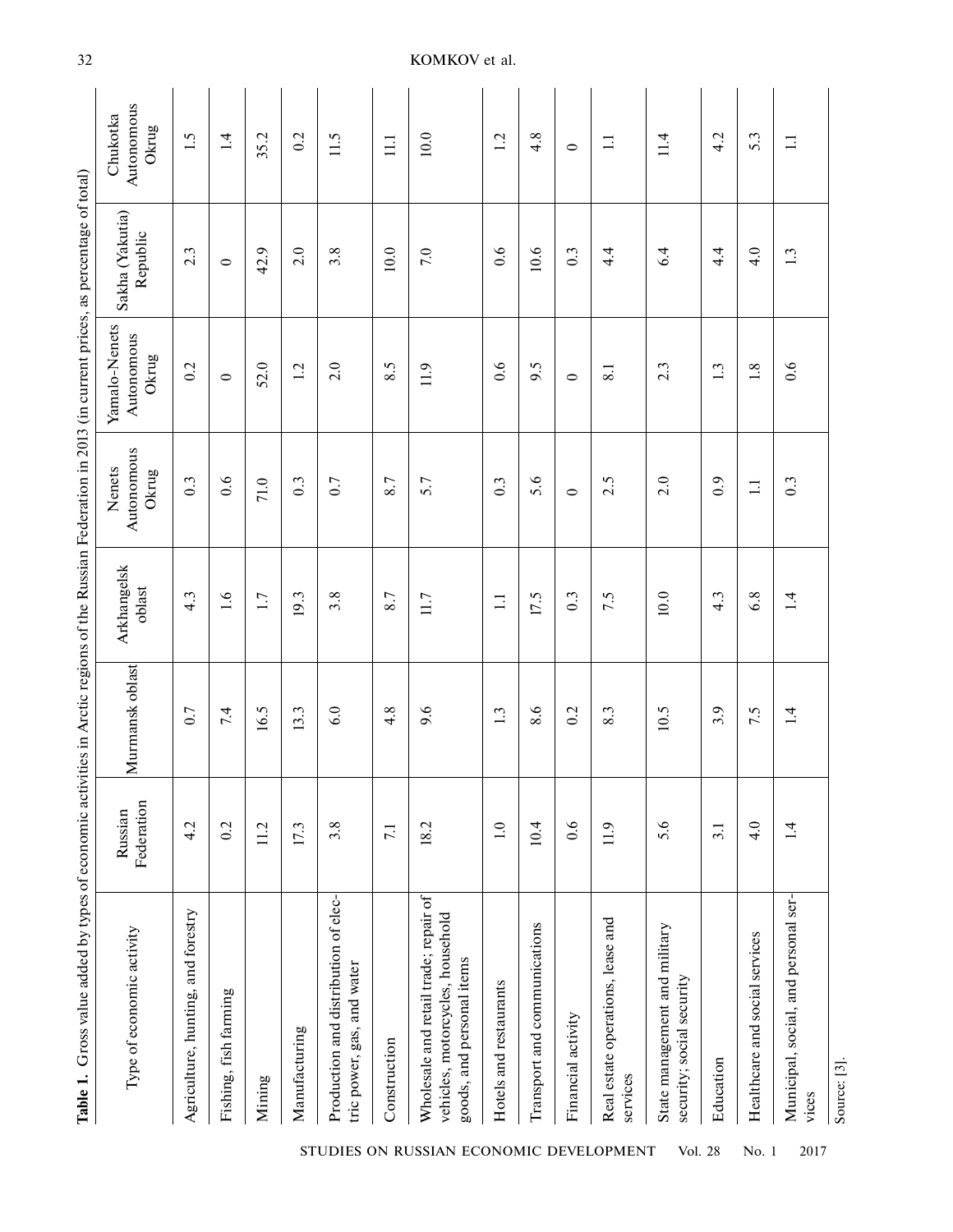| Subject                             | 2007  | 2008  | 2009  | 2010  | 2011  | 2012  | 2013  | 2014  | $2015*$ |
|-------------------------------------|-------|-------|-------|-------|-------|-------|-------|-------|---------|
| Arkhangelsk oblast                  | 105.9 | 102.6 | 100.4 | 102.3 | 82.1  | 95.8  | 70.8  | 89.6  | 103.8   |
| Murmansk oblast                     | 100.2 | 98.2  | 94.4  | 104.0 | 98.7  | 98.6  | 97.8  | 99.8  | 107.0   |
| Yamalo-Nenets Autono-<br>mous Okrug | 95.2  | 99.4  | 92.5  | 107.3 | 102.0 | 97.8  | 97.5  | 100.0 | 103.4   |
| Sakha (Yakutia) Republic            | 100.2 | 103.5 | 92.8  | 117.5 | 110.5 | 106.3 | 104.4 | 104.9 | 105.9   |
| Chukotka Autonomous<br>Okrug        | 88.8  | 177.4 | 114.6 | 93.8  | 93.6  | 98.3  | 134.2 | 138.5 | 88.0    |
| AZRF                                | 98.1  | 116.2 | 98.9  | 105.0 | 97.4  | 99.4  | 100.9 | 106.6 | 101.6   |
| RF                                  | 106.8 | 100.6 | 90.7  | 108.2 | 104.7 | 102.6 | 101.7 | 101.7 | 96.7    |

**Table 2.** Industrial production index, percent of the previous year

Source: [4].

\* October 2015, percent of the corresponding period of the previous year.

capital investments, and almost 60% of export of primary natural and fuel & power resources with the respective proportion of currency earnings [2].

As is shown in Table 2, there are regions in the Arctic zone, which surpass all of Russia by the growth rate of industrial production (Sakha Republic). However, Arctic territories in general show overall lower values. An exception is the crisis years of 2008 and 2009, during which they demonstrated high stability underpinned by the specifics of raw production markets.

The strategy of innovation-oriented development in the region is based on three conditions, i.e., the enhancement of strategical management and cluster development of engineering, scientific, and production potential, as well as the improvement of market mechanisms of financial and business operations. Arctic regions require elaboration of a clear innovative strategy of development aimed at the implementation of progressive engineering practices, the application of stimulation tools for the innovative advancement, and the formation of an efficient infrastructure using the latest communication and information technologies [5].

AZRF regions possess a significant innovation potential, which is not yet realized in practice. Its effective use implies focusing resources on maintaining a relatively high education level, developing a network of universities, academic institutions, and other state scientific organizations, and forming a new engineering framework. This should contribute to the creation of a system of knowledge generation, stimulation of business activities, and finally organizing production of globally competitive goods and services.

Official Russian statistics data indicate an insufficient level of innovative activities. Practically, for all values related to innovative activities and the adoption of novelties, Arctic regions generally fall behind the Russian Federation as a whole (Table 3). At the same time, in terms of the scientific potential, the values of Arctic regions surpass the average Russian level.

## INDUSTRIAL ENTERPRISES AND CORPORATIONS

Table 4 shows the ratings of large resource companies with their enterprises and branches operating in Arctic regions of the Russian Federation. PAO Gazprom permanently holds the first place among 400 leading joint-stock companies in Russia. It should be noted that 2014 was a favorable year for resource companies, resulting in profits due to growth in the ruble value, among other things. In 2015, resource companies' products were in high demand, which had an impact on all values and specifically at the level of capitalization. The assessed valuation of PAO Gazprom corporation exceeds 55 billions of dollars (it decreased twice compared to the previous year's value) at the level of profitability above 25%. It should be noted that, according to the specific weight of organizations introducing engineering innovations, AZRF regions are quite close to the average values of the Russian Federation. In this context, it should be kept in mind that predominant extracting companies in the AZRF are usually part of the corresponding corporations (vertically-integrated systems), whose research and engineering centers are situated in the zones of better climatic conditions. Furthermore, they still provide the activity of their resource and raw production links. The main resource base of PAO Gazprom is situated in Yamalo-Nenets Autonomous Okrug. The corporation is the largest gas company in the world in both the volume of extraction and the size of gas reserves; high expenses are considered to be its setback, which in turn are driven by objective conditions of extraction and transportation of the products.

In the Kola Peninsula, PAO Gazprom interests are associated with the Stockman deposit, the development of which is viewed as the world's largest Arctic project in scale (Table 5). Its explored reserves amount to 3.7 trillion cubic meters, which covers almost the same volume of gas to be extracted as all Norwegian deposits taken together. However, the difficulties of its development driven by a high occurrence depth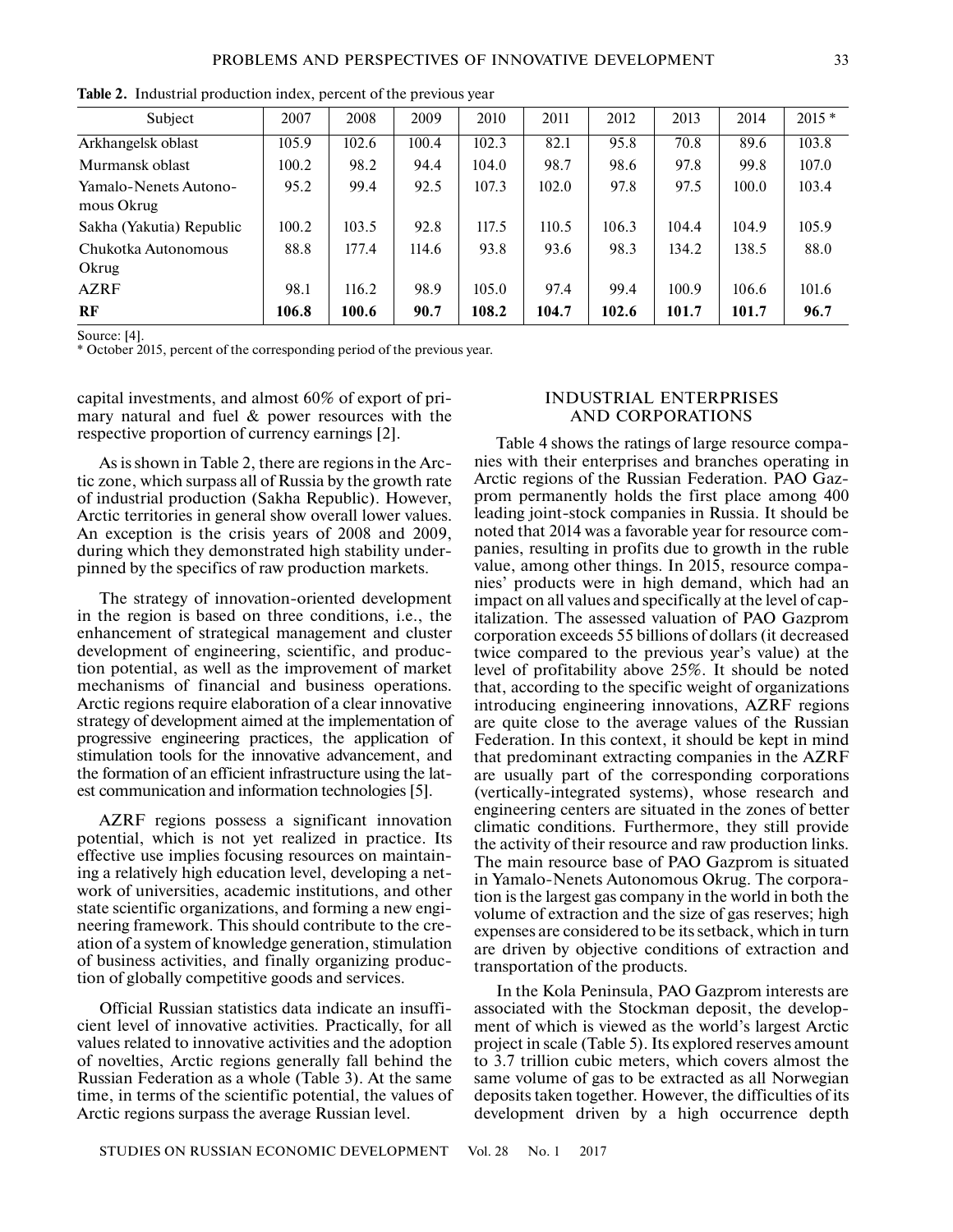**Table 3.** Basic values characterizing the level of innovative development in AZRF subjects in 2013

| Value                                                                                                                                    | Arkhangelsk Murmansk<br>oblast | oblast | Yamalo-Nenets<br>Autonomous<br>Okrug | Republic<br>Sakha (Yakutia) | Chukotka<br>Autonomous<br>Okrug | <b>AZRF</b> | RF   |
|------------------------------------------------------------------------------------------------------------------------------------------|--------------------------------|--------|--------------------------------------|-----------------------------|---------------------------------|-------------|------|
| Proportion of organizations<br>developing engineering inno-<br>vations, %                                                                | 5.4                            | 13.5   | 5.1                                  | 7.9                         | 25.0                            | 11.4        | 10.1 |
| Proportion of innovative<br>goods, works, and services, %                                                                                | 28.9                           | 0.8    |                                      | 2.9                         | 1.7                             | 8.6         | 9.2  |
| Number of submitted patent<br>applications per<br>10000 researchers                                                                      | 0.9                            | 0.7    | 0.5                                  | 1.5                         | 1.2                             | 1.0         | 3.0  |
| Patents issued per<br>10000 researchers                                                                                                  | 0.7                            | 0.9    | 0.6                                  | 0.8                         | 0.8                             | 0.7         | 2.3  |
| Proportion of personnel<br>involved in research and<br>development, percent of the<br>total number of employed<br>people                 | 0.2                            | 0.6    | 0.0                                  | 0.5                         | 0.1                             | 0.3         | 1.1  |
| Number of employees with<br>an advanced degree within<br>the overall number of person-<br>nel involved in research<br>and development, % | 14.1                           | 22.5   | 18.3                                 | 31.6                        | 10.5                            | 24.4        | 14.9 |

Source: [3].

**Table 4.** Industrial corporations of AZRF

| Company                   | Company |      |      |      |      | Volume of sales         | Increment rate, % |  |
|---------------------------|---------|------|------|------|------|-------------------------|-------------------|--|
|                           | 2010    | 2011 | 2013 | 2014 | 2015 | in 2013, billion rubles |                   |  |
| PAO Gazprom               |         |      |      |      |      | 5477                    | 6.5               |  |
| <b>OAO</b> Novatek        | 12      | 8    |      | 24   | 20   | 358                     | 12.1              |  |
| <b>PAO</b> Severstal      | 10      | 13   | 17   | 16   | 24   | 319                     | 6.3               |  |
| <b>MMC Norilsk Nickel</b> | 14      | 15   | 20   | 17   | 17   | 456                     | 24.5              |  |
| <b>JSC PhosAgro</b>       | 75      | 76   | 79   | 82   | 73   | 123                     | 17.1              |  |

Source: [6].

(around 500 m) and remoteness from the shore (over 600 km) resulted in indefinitely postponing the signing of the investment agreement in 2012. Furthermore, from an innovation viewpoint, this project was exceptionally promising for both the corporation and Russia's industrial system, due to the upcoming large orders for the newest technologies and equipment, including for the development of other deposits of the Arctic shelf. A particular role in postponing the realization of the project was also played by the division of disputed gray zone at the end of 2011 where Norway obtained additional potential sources of natural gas extraction.

OAO Novatek is the largest independent natural gas producer that performs exploration, extraction, processing, and sales of natural gas and liquid hydrocarbons. This company represents one of the main participants in the Integrated Project for Developing the Production of Liquefied Natural Gas in Yamal Peninsula (Yamal LNG) approved by the Decree of October 11, 2010 of Russian government, no. 1713-r. The Yamal LNG project will be implemented on the modern engineering basis in three phases. At each phase, capacities of 5.5 million tons per year will be introduced with reaching the project output of 16.5 million tons of LNG by 2025. Then, depending on the environment in the external markets, another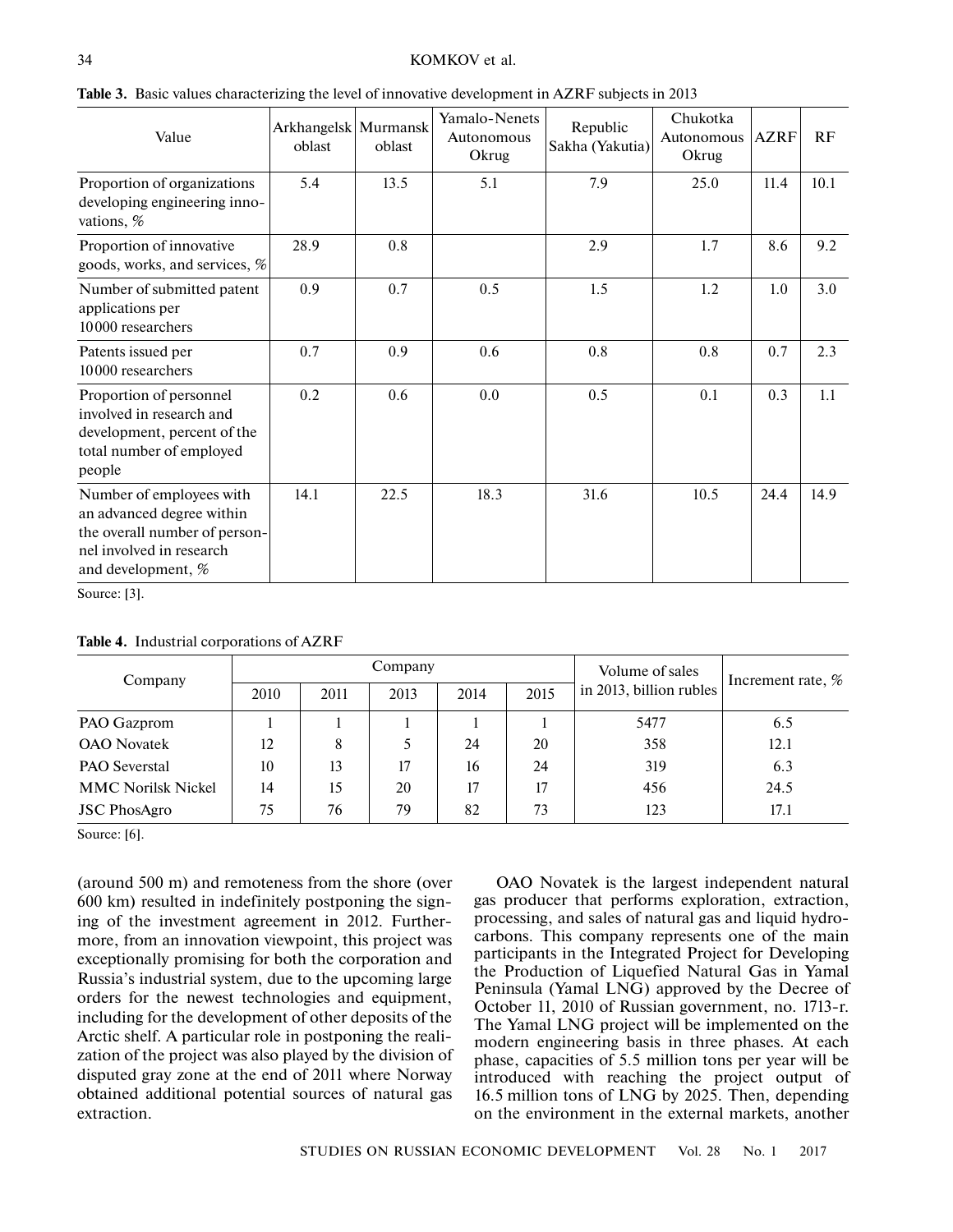#### PROBLEMS AND PERSPECTIVES OF INNOVATIVE DEVELOPMENT 35

| Obstacle                                                                                         |   | Rating |    |   |    |        |  |
|--------------------------------------------------------------------------------------------------|---|--------|----|---|----|--------|--|
|                                                                                                  |   | 2      | 3  | 4 | 5  | rating |  |
| Absence of the need in collaboration for both parties, willing to<br>do everything by themselves | 2 | 3      | 9  | 6 | 5  | 3.36   |  |
| Absence of information about potential opportunities of science<br>and business interaction      | 3 | 4      | 6  | 8 | 5  | 3.31   |  |
| Scientists having insufficient information about business demand<br>for innovations              | 5 | 4      | 4  | 9 | 4  | 3.12   |  |
| Unfamiliarity with forms and methods of cooperation                                              |   | 4      | 11 | 7 | 3  | 3.27   |  |
| Low level of confidence in partners                                                              | 3 | 3      | 5  | 6 | 14 | 3.81   |  |
| Prohibitive cost of scientific developments for business                                         | 5 | 6      | 4  | 7 | 4  | 2.96   |  |
| Low business demand for innovation                                                               | 3 |        | 3  | 6 | 13 | 3.96   |  |
| Insufficiently active position of the government regarding sup-<br>port of collaboration         |   | 3      | 4  | 7 | 12 | 3.96   |  |
| Poor protection of ownership rights for innovative products                                      | 3 | 2      | 3  | 9 | 9  | 3.81   |  |
| High risk                                                                                        | 2 |        | 4  | 7 | 12 | 4.08   |  |

**Table 5.** Assessment of opportunities and problems of innovative development of the Northern regional economy

project will be implemented that was designed for the same output. It is characteristic that, under the conditions of western sanctions, OAO Novatek decided to build floating LNG plants (on platforms) that provide for full import substitution. For this purpose, Murmanskaya Verf enterprise will be created in the Kola Peninsula, and the first platform will be launched in 2019.

Thus, the gas extracting industry is secured with a resource and raw base for long-term prospects. The current industrial reserves will be developed at least until 2050, along with the explored reserves that evolved from the predicted resources. In the shortterm prospects, deep horizons in the traditional areas of extraction will be developed, as well as reservoirs in isolated regions of Siberia and on the northern sea shelves. During the period until 2030, extended development of Yamal and Gidan will be implemented; then (until 2040s or 2050s), the Arctic, Far Eastern shelf, and Eastern Siberia provinces will be developed [7].

This edge will mark the transition to development of unconventional hydrocarbon sources, which currently include (a) gas-saturated low-permeability rocks of low gas recovery factor, (b) gas deposits in solid sand and shale formations as well as coal-bearing strata, (c) water-dissolved gas of the underground hydrosphere in developed provinces, and (d) solid gases (gas hydrates).

As a rule, preparation for the development of these sources represents a high-level engineering project, which is thus long and costly. For example, it took 20 years of exploration work (1960–1980) and at least 100 billion USD for the United States to arrange gas extraction from Devonian solid sandstones and coal beds. Another 20 years were spent on the development of shale formations to arrange the industrial-level extraction in 2005–2006, which, according to assessments, covered the country's demand for at least 15 years.

With regard to estimates by the International Energy Agency (IEA), natural gas is and will continue to be a resource of the highest demand for the next ten years. In Russia, a real goal has been set to achieve 900 billion cubic meters of gas production by 2020 and 1 trillion cubic meters by 2025. These volumes will allow one to achieve the defined targets of gas infrastructure development in the country and to increase gas exports by at least 1.5 times.

MMC Norilsk Nickel is the biggest corporation of the country that operates in the nonferrous-metals industry; its capital approaches 25 billion USD. Its main resource and production base is situated in in the Taimyr Peninsula and Murmansk oblast. The company represents the largest producer of nickel and palladium and the leading producer of platinum, copper, and cobalt. Besides, it produces gold, silver, radium, and some other metals. It has good research centers in St. Petersburg and Norilsk.

The regional industrial policy of the country is based on close production cooperation because the main extracting capacities are located in Krasnoyarsk Krai, and more than half of end products are made in Murmansk oblast. In the 1980s, this was the reason for transporting over 1 million tons of ore by the Northern Sea Route. The improvement of the engineering chain caused a reduction in sea cargo traffic by more than ten times.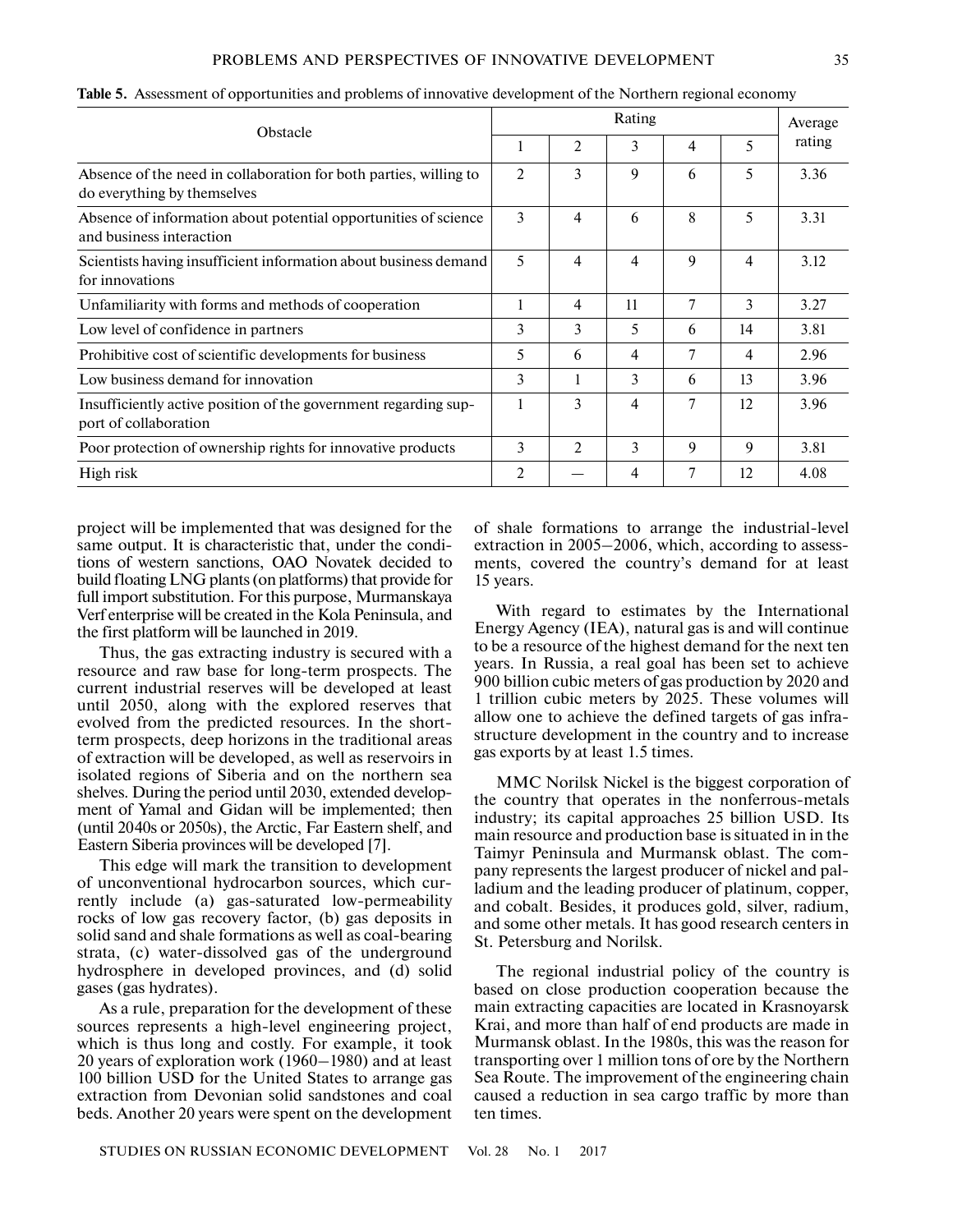In 2015, MMC Norilsk Nickel produced 285000 tons of nickel (4% growth compared to 2014); including: 219 000 tons produced at Russian enterprises and 66000 tons produced at foreign sites. Copper production grew from 368000 up to 371000 tons (by 0.8%) [8].

Finally, the industry of phosphorus-containing fertilizers, the mineral and raw material base of which is situated in Kola Peninsula, is represented by the mining and chemical corporation, JSC PhosAgro, which sold its products amounting to 6 billion rubles in 2013. The assessed valuation of the company reached 4 billion USD at the level of profitability of around 23%. The raw material base of JSC PhosAgro comprises the world's largest deposits of apatite ores developed by AO Apatit being part of the corporation. The volume of ore extraction at the enterprise reaches almost 30 million tons, while it produces over 8 million tons of apatite concentrate. The enterprise's setback is high production expenses, including those caused by constant deterioration of extraction conditions and stiffened requirements for work safety.

Consequently, the regional industrial policy of AO Apatit is aimed at enhancing the technical equipment and flexibility of production lines, which increases the energy efficiency of production, the integrity of using apatite and nephelinic ores that result in products with increased added value. It is planned to develop technology for extracting rare-earth metals from the apatite concentrate in cooperation with the Prауоn company (Belgium). The creation of the technology will take approximately four to five years, after which the apatite concentrate will become more desirable and expensive. In this context, it is necessary to bear in mind that Khibini ore contains around 40% of all reserves of rare-earth metals in Russia (over 10% of the world's reserves) [9].

In 2011, an engineering and construction center was created as part of JSC PhosAgro, Gorno-Khimicheckii Inzhiniring, in collaboration with the Samoilov Science and Research Institute for Fertilizers, which comprised a powerful engineering base of the company. One of the primary goals of the center is modernization of the Pikalev production complex, which will enable an increase in the capacities of aluminum oxide production by more than 1.5 times, i.e., from 250000 to 600000 tons [10].

If we talk about the mechanism of industrial innovation policy in territorial systems, the program- and goal-oriented approach is a single option due to the limitation of assets. This is most appropriate for developing and implementing of integrated regional programs, where a resource-effective set of economic, technical and production, scientific and research, and management measures is defined, in which many economic entities and regional authorities should participate.

## EXPERT ASSESSMENTS FOR INNOVATIVE DEVELOPMENT

In order to make assessments and predict the innovative industrialization, we conducted an expert survey of the participants of "The North and the Arctic in the New Paradigm of Global Development" conference (2014), which was held in Apatity on April  $12-14$ ,  $2014$ <sup>1</sup>

A large group of questions were dedicated to the opportunities and problems of the innovative development of the regional economy. For example, it was suggested that obstacles in the way of mutually advantageous cooperation between science and business should be assigned with a rating (five points corresponds the largest obstacle). The ratings are shown in Table 5 where it can be seen that they are highly differentiated.

In Table 5, places 1–10 are intentionally not put in order so as to show that the difference between the ratings is in fact very small, and all of the obstacles were practically rated higher than the average of 3. The only obstacle rated lower than the average (2.96) is the "prohibitive cost of scientific developments for business," which is still quite high. The first three obstacles with the highest rating and a small gap between them are: "high risk," "low business demand for innovation," and "insufficiently active position of the government regarding collaboration support."

Concerning the question "In your opinion, what are the main external obstacles to innovative activities of industrial enterprises in Murmansk oblast?" (you can choose several answers), we received the following distribution of opinions.

Distribution of Expert Opinions on External Obstacles for Developing Innovative Activities

| Answer                                                                           | Rating        |
|----------------------------------------------------------------------------------|---------------|
| 1. No serious external obstacles for innovation                                  | $\mathcal{L}$ |
| 2. Insufficient demand for innovative products                                   | 16            |
| 3. Long payback period for innovations                                           | 7             |
| 4. Difficulty of attracting funds for implementa-<br>tion of innovative projects | 18            |
| 5. Low incidence of state co-financing of inno-<br>vations                       | 13            |
| 6. Insufficient and/or inadequate tax incentives<br>for innovations              | 14            |
| 7. Limited volumes of state procurement of inno-<br>vative products              | 5             |
| 8. Low predictability of state industrial and<br>innovation policy               |               |

<sup>&</sup>lt;sup>1</sup> The list of the participated professionals consists of seven doctors of science, sixteen candidates of science, and five employees without an advanced degree; five of them work at higher educational institutions, nineteen work at scientific organizations, two work in production, and two more are employees of governmental authorities [11].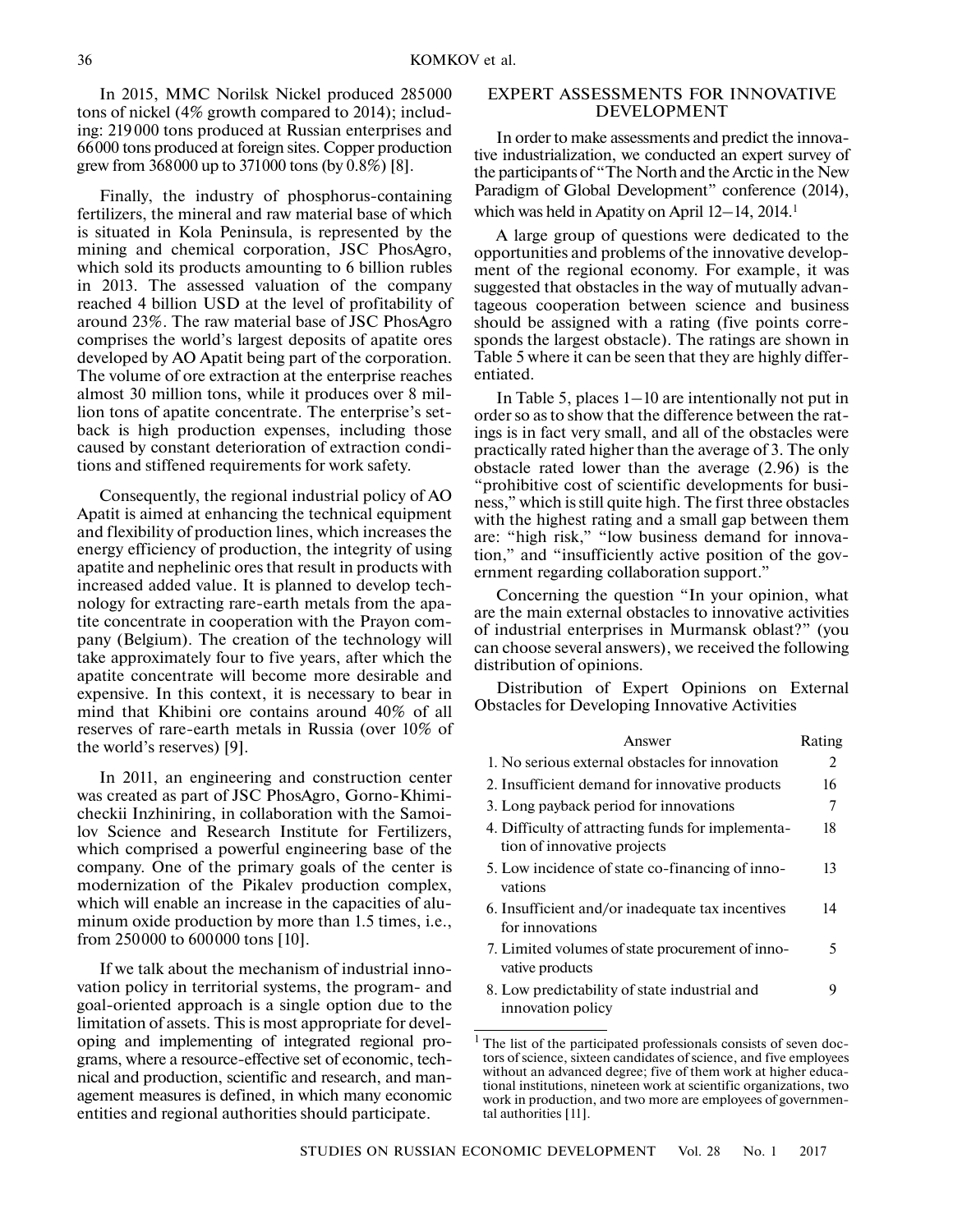| Table 6. Ranking the factors of state support of innovations |  |
|--------------------------------------------------------------|--|
|--------------------------------------------------------------|--|

| Measure of support                                                      | Places (ranks) at the |                |  |  |
|-------------------------------------------------------------------------|-----------------------|----------------|--|--|
|                                                                         | federal level         | regional level |  |  |
| Enhance the funding of science                                          | 1.8                   | 3.2            |  |  |
| Improve the general education system                                    | 3.7                   | 1.6            |  |  |
| Improve the training of technical specialists                           | 2.3                   | 2.8            |  |  |
| Support businesses which develop scientific and engineering innovations | 2.2                   | 2.4            |  |  |

| 9. Insufficient stability of conditions for eco-<br>nomic activities                                                                               |    |
|----------------------------------------------------------------------------------------------------------------------------------------------------|----|
| 10. Large bureaucratic barriers for innovations<br>(certification, licensing, etc.)                                                                | 10 |
| 11. High customs duties for imported equipment                                                                                                     | 4  |
| 12. Complexity and inadequacy of customs clear-<br>ance processes                                                                                  | 4  |
| 13. Adoption of new technologies will lead to for-<br>mation (or enhancement) of the technological<br>gap between partners in the production chain |    |

14. Underdevelopment of innovation infrastructure (technology parks, technology transfer centers, etc.) 14

Here, we can point out two obvious leaders, i.e., the fourth (difficulty of attracting funds) and the second (same insufficient demand for innovative products) answer options. The following three external obstacles are also close to the top (options 6, 14, and 5), i.e., insufficient (inadequate) tax incentives for innovations, the underdevelopment of innovation infrastructure, and the low incidence of state cofinancing of innovations.

In this context, we can state with certainty that, regarding both questions (Tables 5, 6), we are not really talking only about innovations in Murmansk oblast. These problems are peculiar to all northern regions and, probably, for the entire country.

By the next question, we attempted to investigate if the experts consider that the Murmansk oblast's industrial system transitioning into predominantly innovative way of development possible. Only 43% specialists answered positively, 25% answered negatively, and the rest were unsure. As for the time frames of this transition, the majority of respondents who answered positively thought that the most likely year for the transition was after 2025. Furthermore, experts pointed out the main signs of innovative development, which were specific weight of produced innovative goods, the specific weight of organizations developing engineering innovations, and the number of issued patents.

As for the prospective value of these signs (indicators that characterize the transition into predominantly innovative dynamics), opinions were notably divided. Thus, as for the specific weight of innovative organizations, experts provided the following opinions  $(\%)$ :

| Respondents | Specific weight |
|-------------|-----------------|
| 40          | 20              |
| 20          | 25              |
| 16          | More than 25    |
| 12          | $10 - 15$       |

Considering that, in 2013, this value was 7.9% for Murmansk oblast, the majority of experts state the need to increase increase it by two to three times. The most probable time of achieving this level is 2020 or later (80% respondents). The specific weight of innovative products produced in Murmansk oblast must grow even faster; 19% of respondents believe that the proportion of the produced innovative products should be 3%, while 33% believe that is should be 6%, 29% believe that it should be 9%, and 19% believe it should be more than 9%. Given that in 2013 this value was equal to 0.8%, tenfold growth is expected. In this case, 80% of experts defined a possible time frame for achieving this value that was beyond 2015.

In order to identify the critical lines of state support for innovative trends, we performed ranking based on the four factors provided in Table 6. The lowest rank (or place) corresponds to the highest significance. As is shown in Table 6, the most important measures of innovative policy at the federal level according to the experts are enhancing science funding and supporting business developing scientific and engineering innovations. As for the regional level, the need to pay more attention on the general education system has been pointed out.

## **CONCLUSIONS**

Summarizing the data in this article, we can draw the following conclusions on the problems and opportunities of innovative development in the Arctic regions of the Russian Federation:

⎯Transitioning from the resource-export model of developing the economy to the innovation-resource model is the primary goal of the state policy while aiming at expanding the internal market.